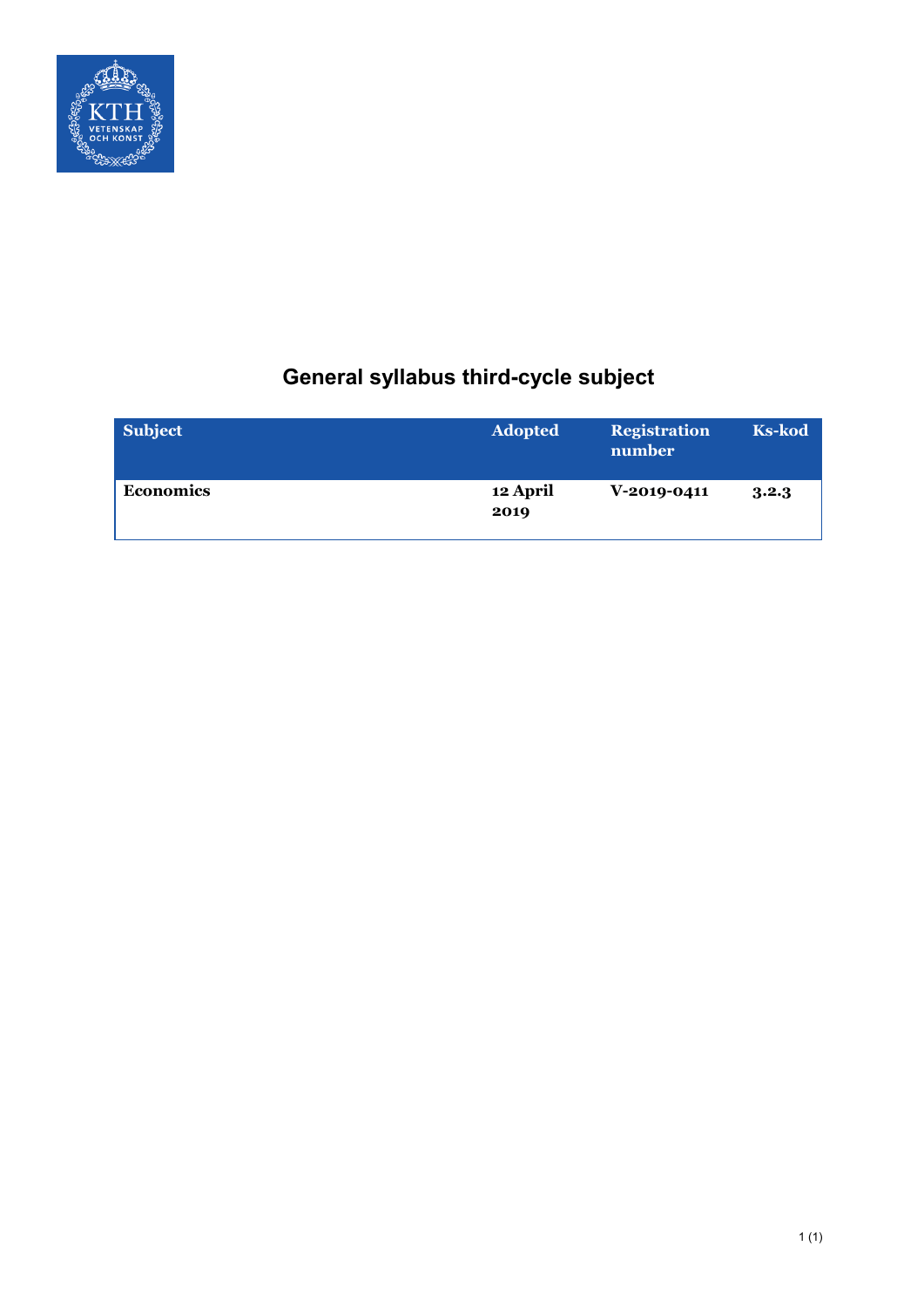## **General syllabus**

## *Established by the Faculty Council/Education Committee: 12/04/2019*

*Revised:* 

## **The subject's Swedish name and its English translation**

*Also specify if the subject has specialisations.*

Nationalekonomi (Economics)

## **Subject description. The primary programme contents**

The Doctoral Programme in Economics at KTH has applied microeconomics as the main specialisation. Areas of application are studies of technical change, innovation, entrepreneurship, business dynamics, industrial dynamics, financing and sustainable economic development. The programme emphasises theoretical perspectives from contemporary economics and draws on related disciplines such as statistics, but also from sociology and economic geography. The research is conducted mainly on the basis of theoretical approaches with quantitative empirical application.

## **Programme objectives based on the Higher Education Ordinance, Annex 2 Qualifications Ordinance.**

*The doctoral student's individual study plan must be structured so as to guarantee that the qualitative targets in the Higher Education Ordinance and KTH's objectives are attained. The attainment of these objectives shall be evaluated for each individual student. This will be done annually during a follow-up of the individual study plan. Comments will be made regarding the progression relative to the objectives based on the courses included in the programme and the thesis project. Other activities, such as supervision and external activities in line with the third mission shall also be taken into consideration.*

*State programme elements to benefit the attainment of goals under the headings below. Details submitted as an appendix of this syllabus for the subject.*

## *Knowledge and understanding*

*For a Degree of Doctor, the doctoral student must*

*- demonstrate broad knowledge and systematic understanding of the research domain, as well as advanced and current specialised knowledge in a specific part of the research domain, and*

*- demonstrate familiarity with the scientific method in general and the methods employed in the specific research domain in particular.*

These intended learning outcomes are achieved individually by each doctoral student through the following:

- Compulsory courses. The purpose of the examination of doctoral courses is to ensure that each doctoral student has acquired broad knowledge and a systematic understanding of the research domain of economics as well as a comprehensive understanding of the scientific method in general.
- Optional courses. This normally relates to the advanced subject-specific courses that each doctoral student takes to advance within their individual research specialisation and thus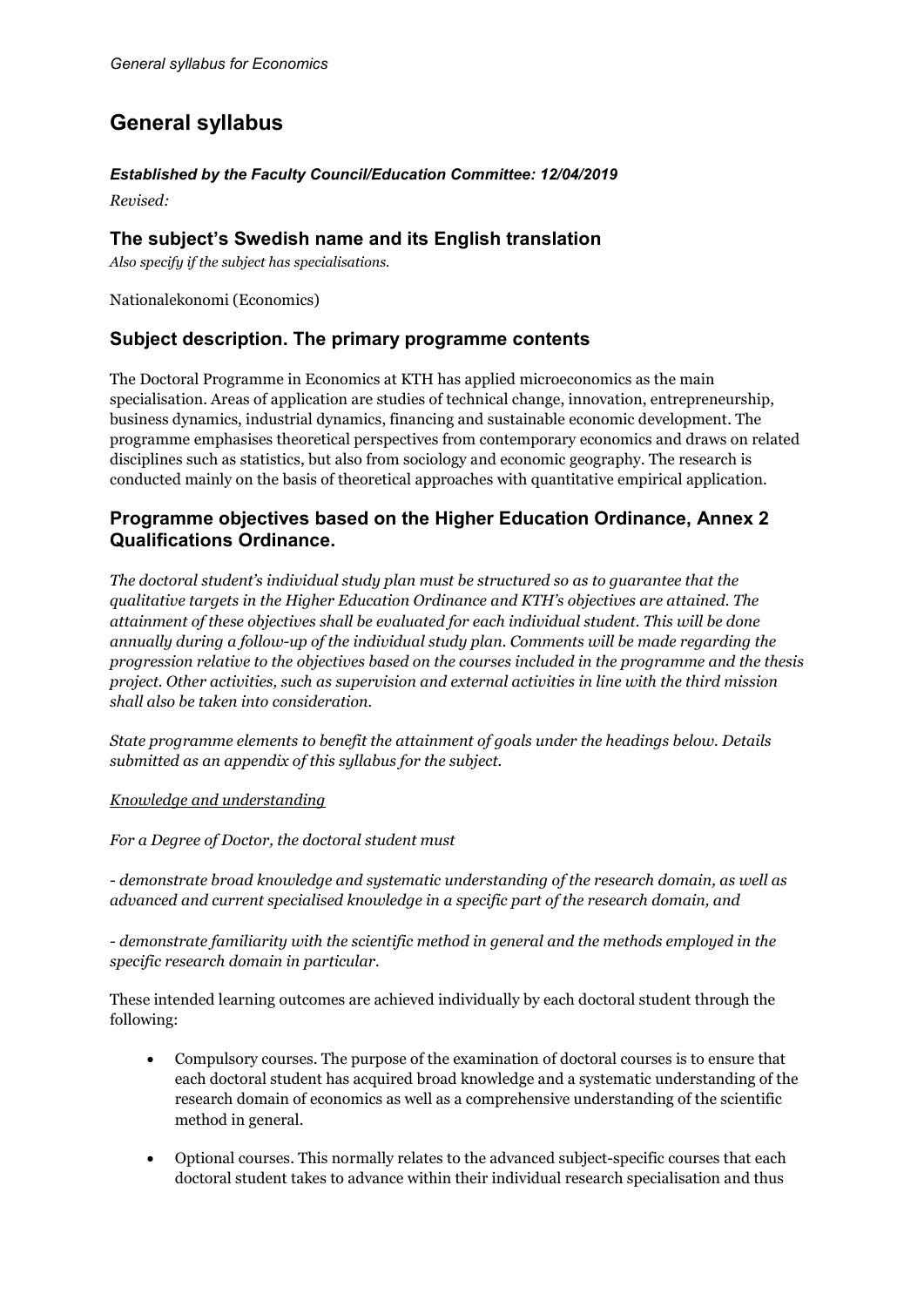ensure an in-depth understanding of those parts of the field of economics that are of greatest importance for the doctoral student's thesis project. These courses are identified in consultation between doctoral student and supervisor.

- Progressive seminar treatment of the doctoral student's research. A series of seminars ensures that the doctoral student demonstrates the ability to relate to the wider field of research and place their own research in a scientific context, and the ability to relate to methodological approaches within the disciplinary research domain.
- Examination by thesis. The examination ensures the student's ability to use their own research to significantly contribute to knowledge development within the research domain.

## *Skills and abilities, including communication skills*

## *For a Degree of Doctor, the doctoral student must*

*- demonstrate skills in scientific analysis and synthesis, as well as the ability to independently review and assess new and complex concepts, issues and situations,*

*- demonstrate the ability to critically, independently, creatively and with scientific precision identify and formulate issues, as well as plan and use adequate methods to conduct research and other qualified tasks within given timeframes, as well as reviewing and evaluating such work,*

*- demonstrate the ability to make significant contributions to the development of knowledge through their own research as described in their thesis,*

*- demonstrate the ability to present and discuss research and research results with authority both in writing and verbally in dialogue with the national and international scientific community and society in general,*

*- demonstrate the ability to identify the needs for additional knowledge, and*

*- demonstrate the capacity to contribute to societal development and support others in their learning, both in research and education, as well as other professional contexts.*

These intended learning outcomes are achieved individually by each doctoral student through the following:

- Compulsory courses. The purpose of the examination of compulsory doctoral courses is to ensure that each doctoral student has acquired broad knowledge within the research methodology of economics.
- Optional courses. Through advanced subject-specific courses that each doctoral student takes to advance within their individual research specialisation, it is ensured that the doctoral student develops skills and abilities of particular significance for the thesis project in question. All doctoral students are strongly recommended to, through optional courses, deepen their knowledge within statistical/econometric research methodology and related fields. Furthermore, doctoral students are recommended to take a course in philosophy of science. The choice of courses is determined in consultation between doctoral student and supervisor.
- Progressive seminar treatment of the doctoral student's research. A series of seminars ensures that the doctoral student demonstrates the ability to present and discuss research. In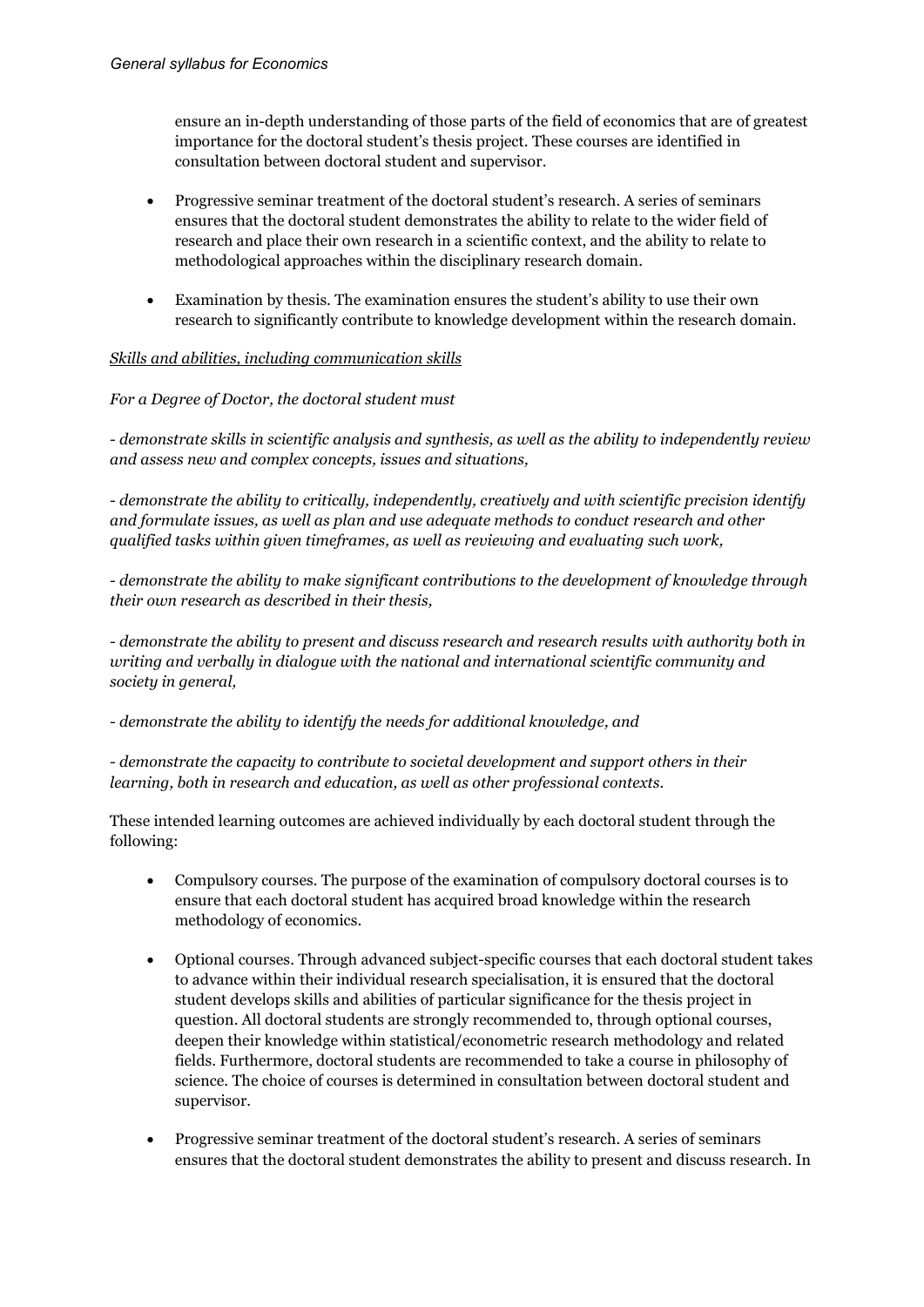addition, doctoral students are expected to present and discuss research at international conferences.

• Examination of thesis. The examination ensures the student's ability to use their own research to significantly contribute to knowledge development within the research domain.

## *Judgement and approach*

## *For a Degree of Doctor, the doctoral student must*

## *- demonstrate intellectual independence and scientific integrity, as well as the ability to perform ethical research assessments, and*

## *- demonstrate in-depth insight regarding scientific possibilities and our responsibility in its application.*

These intended learning outcomes are achieved individually by each doctoral student through the following:

- Optional courses. All doctoral students are strongly recommended to take a course in philosophy of science. The choice of courses is determined in consultation between doctoral student and supervisor.
- This normally relates to the advanced subject-specific courses that each doctoral student takes to advance within their individual research specialisation and thus ensure they acquire specialist knowledge and specialised methodological knowledge. These courses are identified in consultation between doctoral student and supervisor.
- Progressive seminar treatment of the doctoral student's research and participation in international conferences.
- Examination of thesis. The examination ensures the student's capacity for intellectual independence.

#### *Sustainable development*

#### *For a Degree of Doctor, the doctoral student must*

*- demonstrate knowledge and ability to make environmental and ethical assessments in order to contribute to a sustainable societal development.*

These intended learning outcomes are achieved individually as course elements and through participation in the department's seminar activities. These seminars discuss results and experiences from research projects, where environmental and ethical assessments are made. Many of the department's research projects relate to sustainable development, for example, based on resource allocation, innovation or transportation. It is also strongly recommended that doctoral students use their optional courses to develop their ability to analyse the conditions for sustainable development.

## **Specific admission requirements**

*This specifies requirements for subject knowledge and possible language requirements*

Admission to the third-cycle studies in Economics requires the applicant to have completed courses equivalent to at least 60 higher education credits from second-cycle studies or higher within Economics, Industrial economics, Mathematics, Statistics, or other subjects deemed directly relevant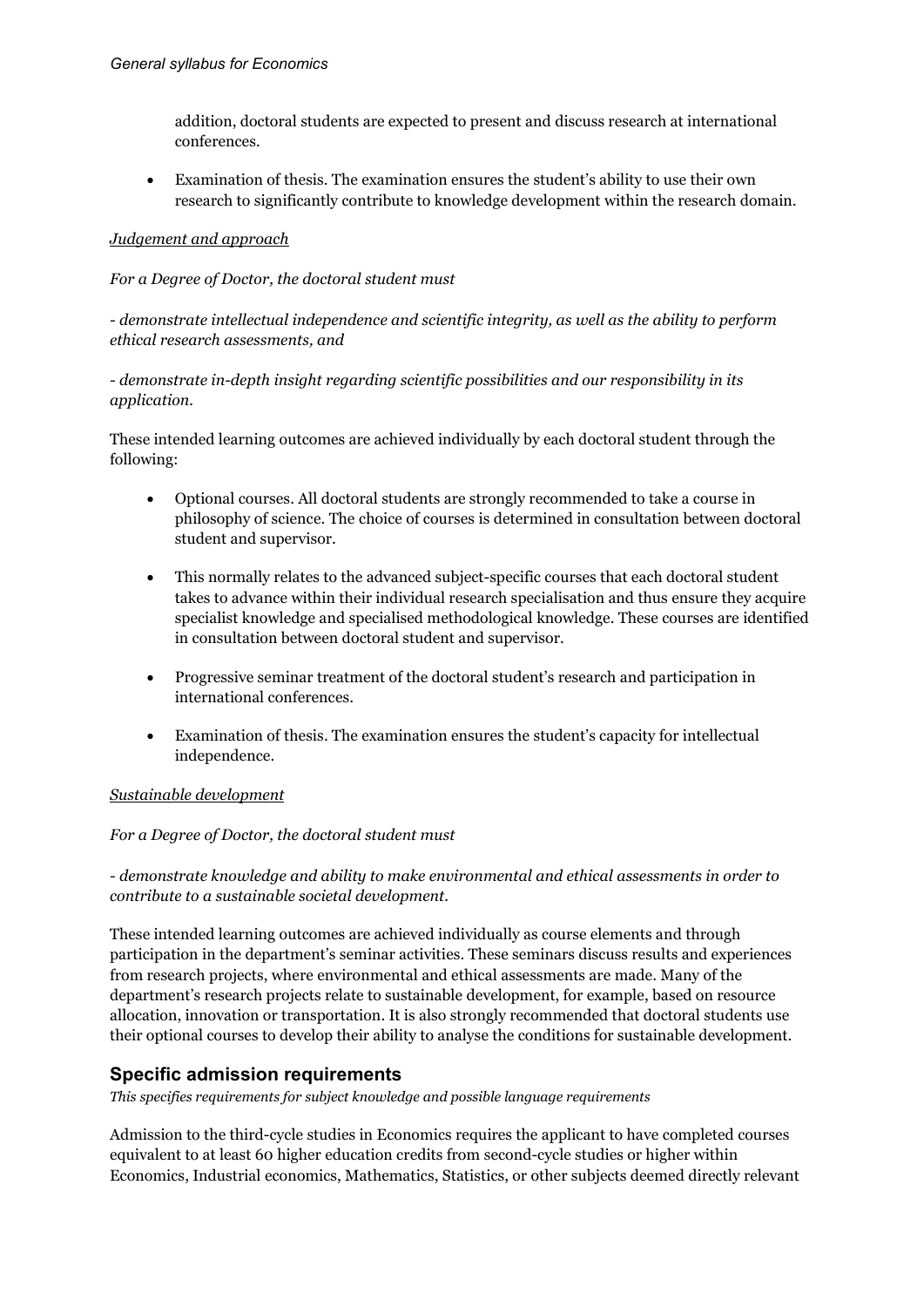to the specialisation in question. These requirements will also be considered fulfilled by applicants who have acquired the equivalent knowledge through other means.

## **Selection criteria**

Selection for third-cycle studies is based on the assessed ability to benefit from such studies. The assessment of this ability is primarily based on qualifying education. The following is given particular attention:

- 1. Knowledge and skills relevant to writing a doctoral thesis on the subject. These can be demonstrated through appended documents and a potential interview.
- 2. Assessed ability to conduct independent work
	- a. ability to formulate and tackle scientific problems.
	- b. ability to communicate verbally and in writing.

c. maturity, judgement and the ability to conduct independent critical analysis. Assessment can be based on factors such as a degree project and discussion of said project during a potential interview.

Other experiences relevant to the third-cycle studies, e.g. professional experience.

## **Contents and examination of the course component**

Third-cycle studies consist of a course component and a thesis component:

- A doctoral degree requires 240 credits, of which the thesis component comprises 135 credits and the course component comprises 105 credits.
- A licentiate degree requires 120 credits, of which the thesis component comprises 60 credits and the course component comprises 60 credits.

It is recommended that most of the courses be taken in the first two years of doctoral studies. However, it can often be relevant to also obtain specialist knowledge at a later stage. It is important that the course components are described and explained in the individual study plan related to the doctoral student's research specialisation.

Doctoral courses that are given at other higher education institutions, national graduate schools and in international networks should be taken into account when choosing courses.

All courses must be approved by the doctoral student's principal supervisor and the programme coordinator for the doctoral programme.

## **Compulsory courses**

The courses aim to provide broad and in-depth theoretical subject knowledge within mathematics, micro- and macroeconomic theory, and econometrics. The majority of the compulsory courses in core economics subjects are offered through collaboration with the doctoral programme given at Stockholm University and the Stockholm School of Economics.

For a **doctoral degree** within the postgraduate subject of Economics, the following course components are compulsory, and must comprise a total of at least 60 credits:

*1. Mathematics, 15 credits.* The courses are normally taught within the scope of the doctoral programme offered at Stockholm University and the Stockholm School of Economics: Mathematics I (5 credits, https://pcw.hhs.se/course/phd514), Mathematics II (5 credits, https://www.ne.su.se/english/education/2.3646/2018-2019/mathematics-ii-autumn-2018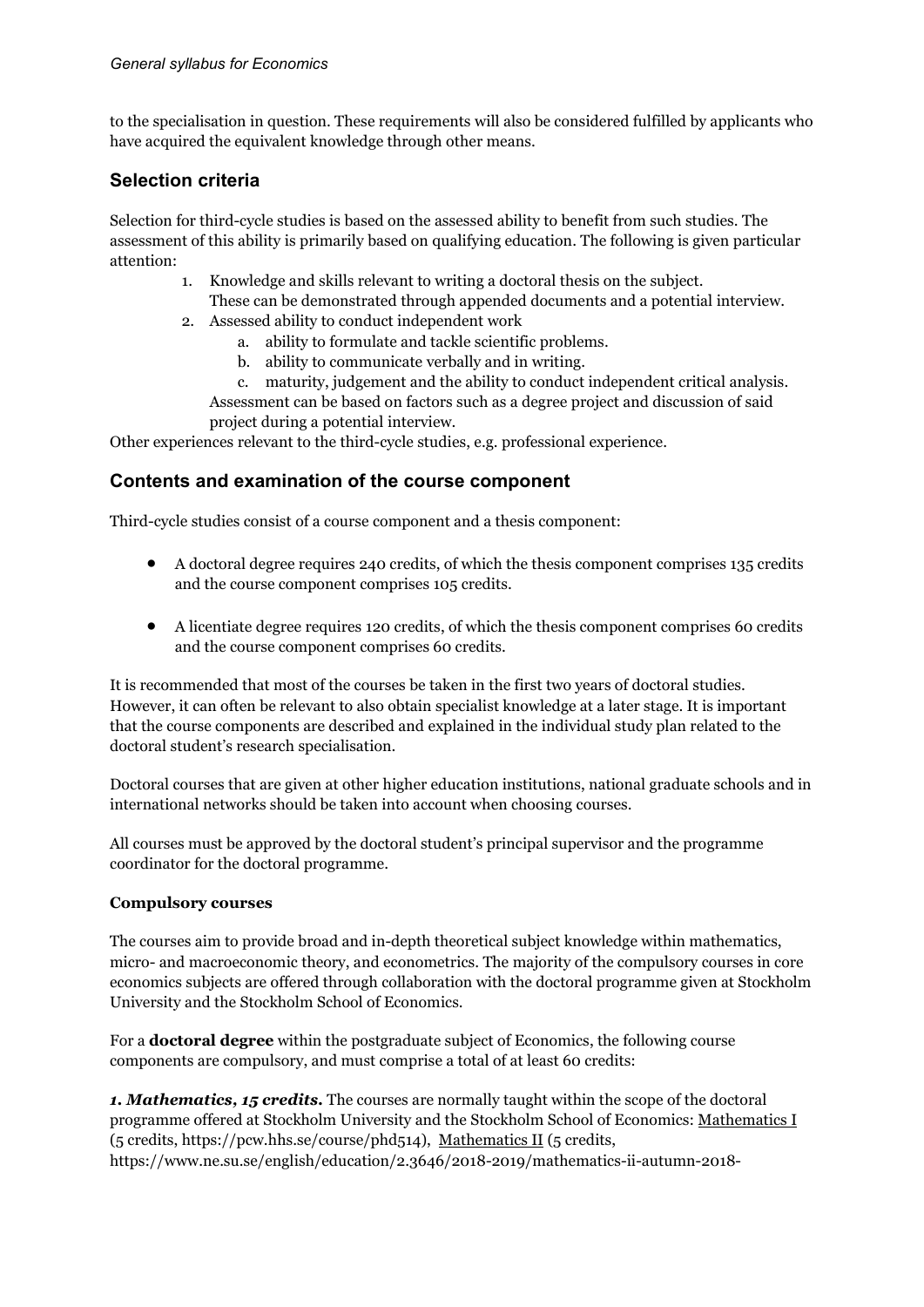1.392636), Mathematics III (5 credits, https://www.ne.su.se/english/education/2.3646/2018- 2019/mathematics-iii-autumn-2018-1.392637).

2. Microeconomics, 15 credits. The courses are normally taught within the scope of the doctoral programme offered at Stockholm University and the Stockholm School of Economics: Microeconomics I (7.5 credits, https://pcw.hhs.se/course/phd501), Microeconomics II (7.5 credits, https://pcw.hhs.se/course/phd502).

As an alternative to Microeconomics I, the students can choose the course 1F5314 Microeconomic Theory (7.5 credits) given at KTH.

*3. Econometrics, 15 credits*. The courses are normally taught within the scope of the doctoral programme offered at Stockholm University and the Stockholm School of Economics: Econometrics I (7.5 credits (https://www.ne.su.se/english/education/2.3646/2018-2019/econometrics-i-spring-2019-1.402232), Econometrics II (7.5 credits, https://www.ne.su.se/english/education/2.3646/2018- 2019/econometrics-ii-spring-2019-1.408598.

As an alternative to Econometrics I, the students can choose the course ME3543 Econometrics (7.5 credits) given at KTH.

*4. Macroeconomics, 15 credits.* The courses are normally taught within the scope of the doctoral programme offered at Stockholm University and the Stockholm School of Economics: Macroeconomics I (7.5 credits, https://www.ne.su.se/english/education/2.3646/2018- 2019/macroeconomics-i-spring-2019-1.406163), Macroeconomics II (7.5 credits, https://www.ne.su.se/english/education/2.3646/2018-2019/macroeconomics-ii-spring-2019- 1.408599)

Doctoral courses with corresponding content and quality which are given at other higher education institutions, national graduate schools and in international networks should also be taken into account when choosing courses.

All courses must be approved by the doctoral student's principal supervisor and the programme coordinator for the doctoral programme.

For a **licentiate degree** within the postgraduate subject of Economics, the following course components are compulsory, and must comprise a total of at least 35 credits:

*1. Mathematics, 5.0 credits.* The course is normally taught within the scope of the doctoral programme offered at Stockholm University and the Stockholm School of Economics: Mathematics I (5 credits, https://pcw.hhs.se/course/phd514).

*2. Microeconomics, 7.5 credits.* The course is normally taught within the scope of the doctoral programme offered at Stockholm University and the Stockholm School of Economics: Microeconomics  $I(7.5 \text{ credits}, \text{https://pow.hhs.se/course/phd501}).$ 

As an alternative to Microeconomics I, the students can choose the course 1F5314 Microeconomic Theory (7.5 credits) given at KTH.

*3. Econometrics, 15 credits*. The courses are normally taught within the scope of the doctoral programme offered at Stockholm University and the Stockholm School of Economics: Econometrics I (7.5 credits (https://www.ne.su.se/english/education/2.3646/2018-2019/econometrics-i-spring-2019-1.402232), Econometrics II (7.5 credits, https://www.ne.su.se/english/education/2.3646/2018- 2019/econometrics-ii-spring-2019-1.408598.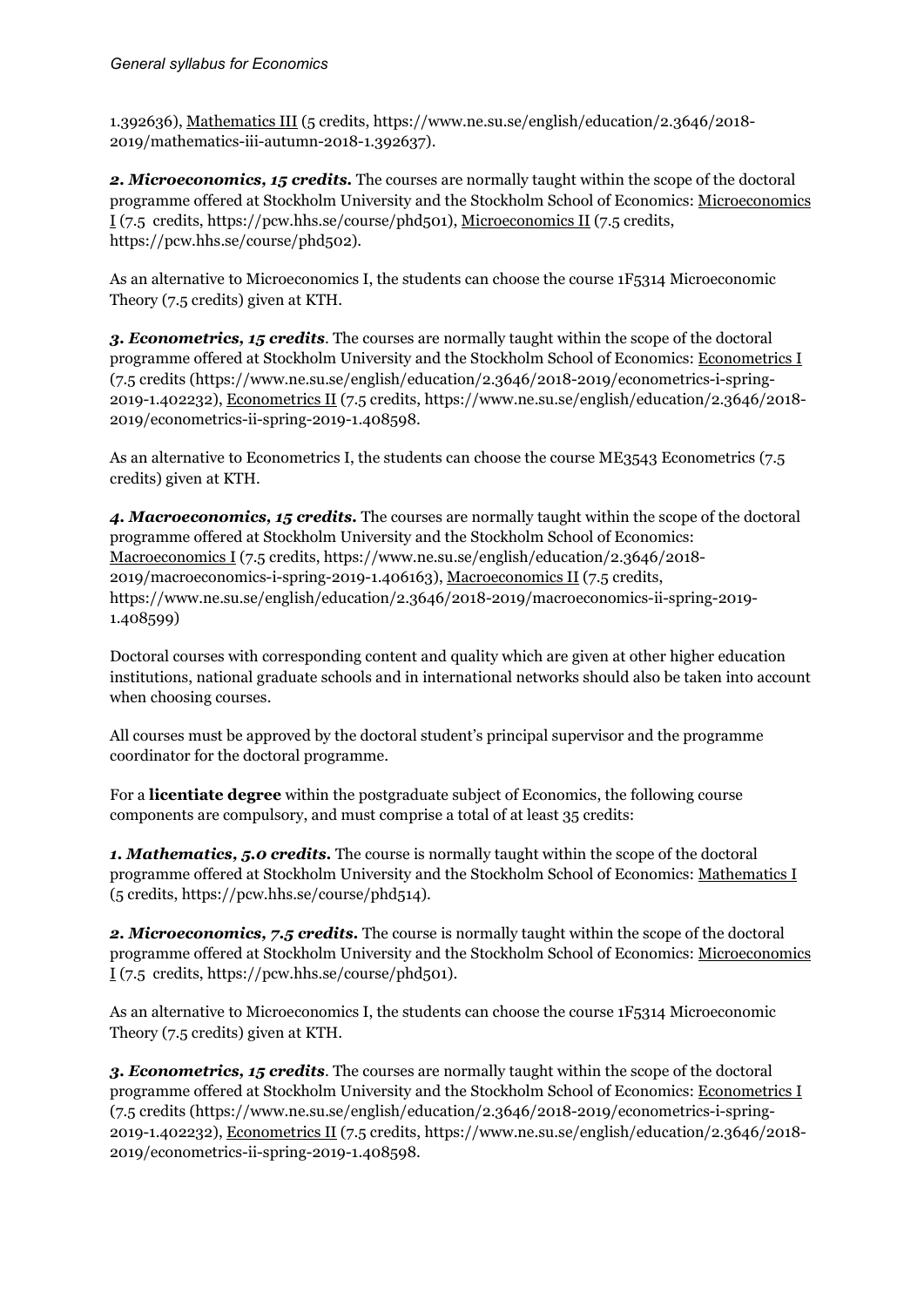As an alternative to Econometrics I, the students can choose the course ME3543 Econometrics (7.5 credits) given at KTH.

*4. Macroeconomics, 7.5 credits.* The course is normally taught within the scope of the doctoral programme offered at Stockholm University and the Stockholm School of Economics: Macroeconomics I (7.5 credits, https://www.ne.su.se/english/education/2.3646/2018- 2019/macroeconomics-i-spring-2019-1.406163).

Doctoral courses with corresponding content and quality which are given at other higher education institutions, national graduate schools and in international networks should also be taken into account when choosing courses.

All courses must be approved by the doctoral student's principal supervisor and the programme coordinator for the doctoral programme.

## **Other basic courses and advanced courses.**

Other basic courses and advanced courses shall provide further specialisation within the subject and will be determined after consultation between the supervisor and the student.

Additional course components that the head of subject and student jointly consider important for the thesis work may also be included in the course part of the licentiate and doctoral degrees. This type of credit-awarding pursuit primarily involves individual literature courses. In order for such activities to be credited, an assessment should be made in advance by the principal supervisor.

## **Degree requirements**

## **Degree of Doctor**

*A doctoral degree covers 240 credits. The thesis component shall cover at least 135 credits.*

## Thesis

*Quality requirements and any other requirements for the thesis.*

The thesis work is a compulsory part of the doctoral education, which aims to develop the doctoral student's ability to make independent contributions to research and the scientific community. The thesis is written as a compilation of scientific articles where there is also a specially written summary (introductory chapter).

The doctoral thesis can be based on the licentiate thesis.

The thesis should normally be written in English or Swedish (for Swedish-language theses, special permission is required from the ITM School).

A doctoral thesis must contain new theoretical or empirical research results within the chosen subject area that the doctoral student has developed through theoretical or empirical research work. It should also include an overview of previous research within the chosen subject area and position the doctoral student's contribution in relation to previous research. The doctoral thesis shall be of such quality that it is deemed to correspond to at least four articles published in internationally recognised, peerreviewed scientific journals.

A compilation dissertation, in addition to a summarising introductory chapter normally in the order of 10-30 pages, must include at least four publishable scientific articles (the international standard in the field). The doctoral student shall be the sole author of at least one article.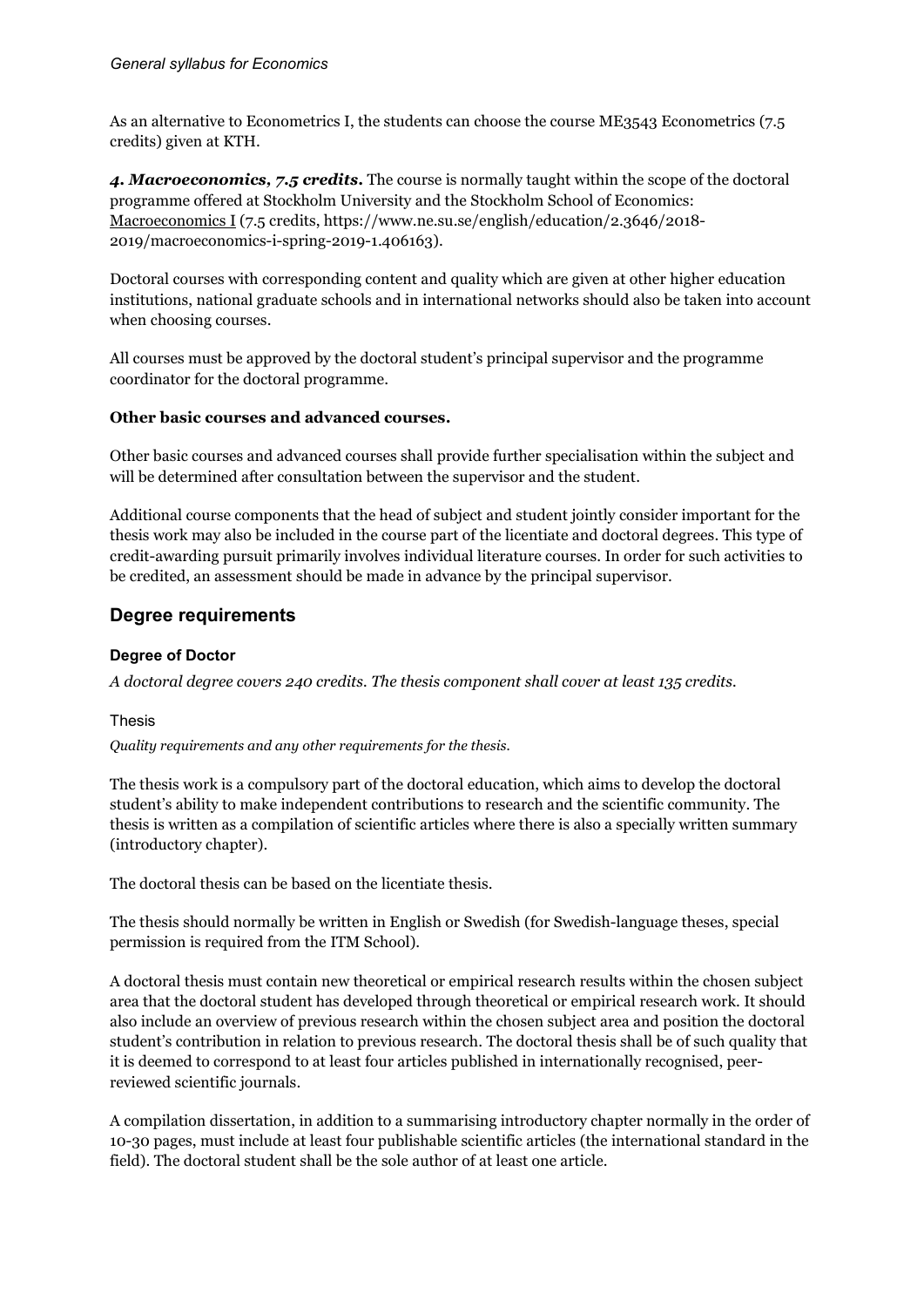## Courses

A doctoral degree within the subject requires 105 credits from courses.

## **Licentiate degree**

*A licentiate degree shall cover at least 120 credits. The thesis component shall cover at least 60 credits.*

## Thesis

*Quality requirements and any other requirements for the thesis.*

A thesis for a licentiate degree must contain an application of existing scientific knowledge within a new area that the student has developed through theoretical or empirical research work. It should also include an overview of previous research within the chosen subject area and position the doctoral student's contribution in relation to previous research.

The licentiate thesis shall be of such quality that it is deemed to correspond to at least two articles published in internationally recognised, peer-reviewed scientific journals.

After approval by the principal supervisor, the thesis is presented at a public seminar.

Courses

A licentiate degree within the subject requires 60 credits from courses.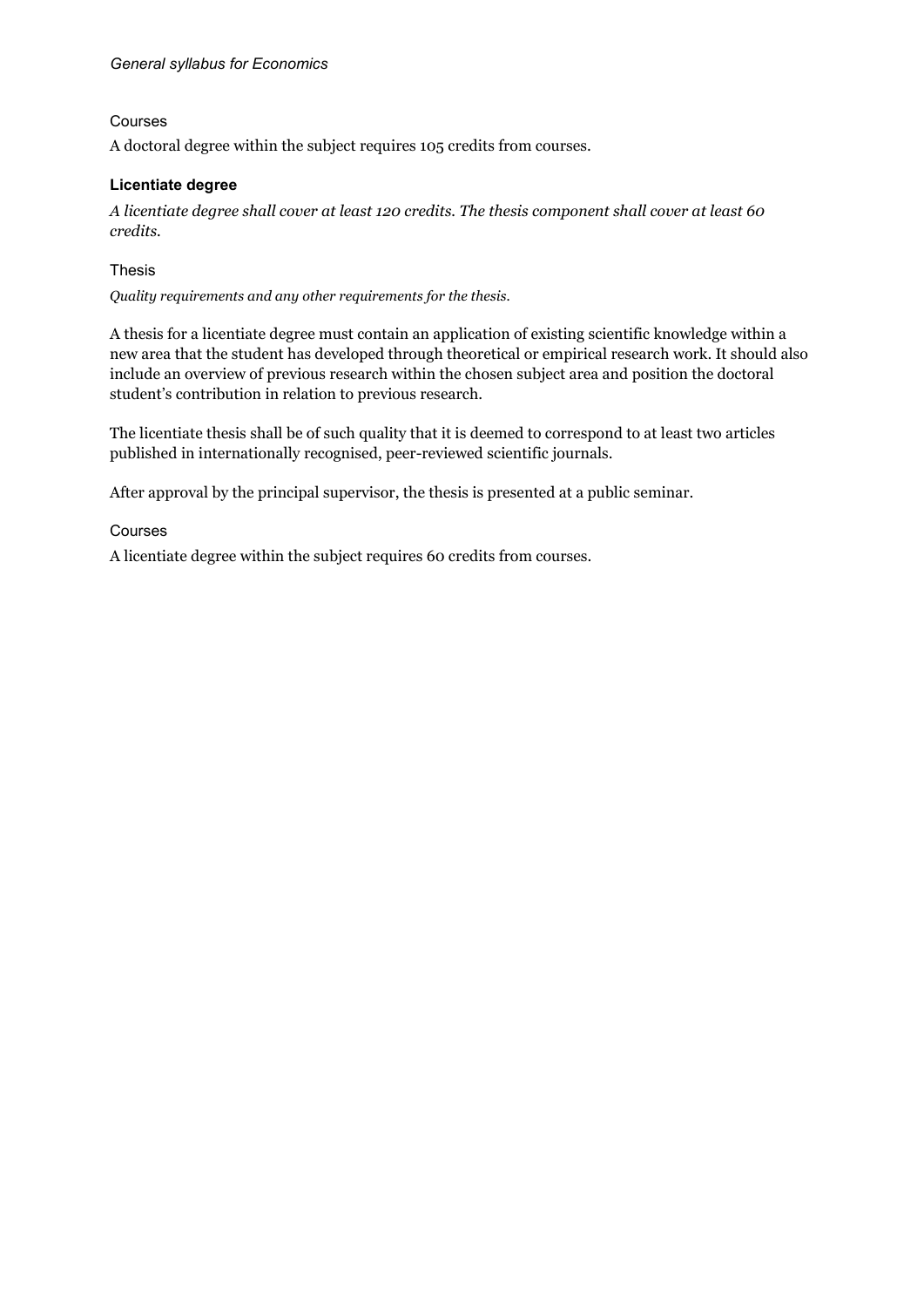#### *Appendix*

*Objectives based on the Higher Education Ordinance, Annex 2 Qualifications Ordinance, including KTH objectives,*

*with concretisation for the subject and information about the programme structure to support the doctoral student in attaining the objectives.*

| Objectives based on the<br><b>Higher Education</b><br>Ordinance, Annex 2-<br><b>Qualifications Ordinance</b><br>For a doctoral degree, the<br>doctoral student shall                                                                                                                                  | <b>Concretisation and</b><br>adaptation of the<br>objectives for the third-<br>cycle subject                                                                                                                                                                                                                                      | <b>Programme elements</b><br>intended to promote goal<br>attainment                                                                                                                                                                                                                                                      |
|-------------------------------------------------------------------------------------------------------------------------------------------------------------------------------------------------------------------------------------------------------------------------------------------------------|-----------------------------------------------------------------------------------------------------------------------------------------------------------------------------------------------------------------------------------------------------------------------------------------------------------------------------------|--------------------------------------------------------------------------------------------------------------------------------------------------------------------------------------------------------------------------------------------------------------------------------------------------------------------------|
| demonstrate substantial<br>knowledge in, and systematic<br>understanding of, the research<br>domain, as well as advanced<br>and current specialised<br>knowledge in a specific part of<br>the research domain                                                                                         | demonstrate substantial<br>knowledge in, and systematic<br>understanding of, the research<br>domain, as well as advanced and<br>current specialised knowledge in a<br>specific part of the research<br>domain                                                                                                                     | Participation in compulsory<br>and optional courses as well as<br>independent, supervised<br>research. Participation in<br>seminars and workshops<br>within the doctoral subject also<br>contributes to the goal<br>attainment.                                                                                          |
| demonstrate familiarity with<br>the scientific method in<br>general and the methods<br>employed in the specific<br>research domain in particular                                                                                                                                                      | demonstrate familiarity with the<br>scientific method in general and<br>with empirical economics research<br>methodology in particular                                                                                                                                                                                            | Participation in compulsory and<br>optional courses as well as<br>independent, supervised<br>research. Participation in<br>seminars and workshops within<br>the doctoral subject also<br>contributes to the goal<br>attainment.                                                                                          |
| demonstrate skills in scientific<br>analysis and synthesis, as well<br>as the ability to independently<br>review and assess new and<br>complex concepts, problems<br>and situations                                                                                                                   | demonstrate skills in scientific<br>analysis and synthesis, as well as<br>the ability to independently review<br>and assess new and complex<br>concepts, problems and situations                                                                                                                                                  | The goal is achieved primarily<br>through thesis work and<br>publication of independent<br>research work in international,<br>peer-reviewed journals, but<br>also through compulsory and<br>optional courses.                                                                                                            |
| demonstrate the ability to<br>critically, independently,<br>creatively<br>and with scientific precision<br>identify and formulate issues,<br>as<br>well as plan and through<br>adequate methods conduct<br>research and other qualified<br>tasks within given timeframes,<br>as well as reviewing and | demonstrate the ability to<br>critically, independently,<br>creatively<br>and with scientific precision<br>identify and formulate issues, as<br>well as plan and through adequate<br>methods conduct research and<br>other qualified tasks within given<br>timeframes, as well as reviewing<br>and evaluating work of said nature | The goal is achieved primarily<br>through thesis work and<br>publication of independent<br>research work in international,<br>peer-reviewed journals, but<br>also through active<br>participation in the<br>department's seminar<br>activities and at international<br>conferences as well as<br>compulsory and optional |

#### **Degree of Doctor**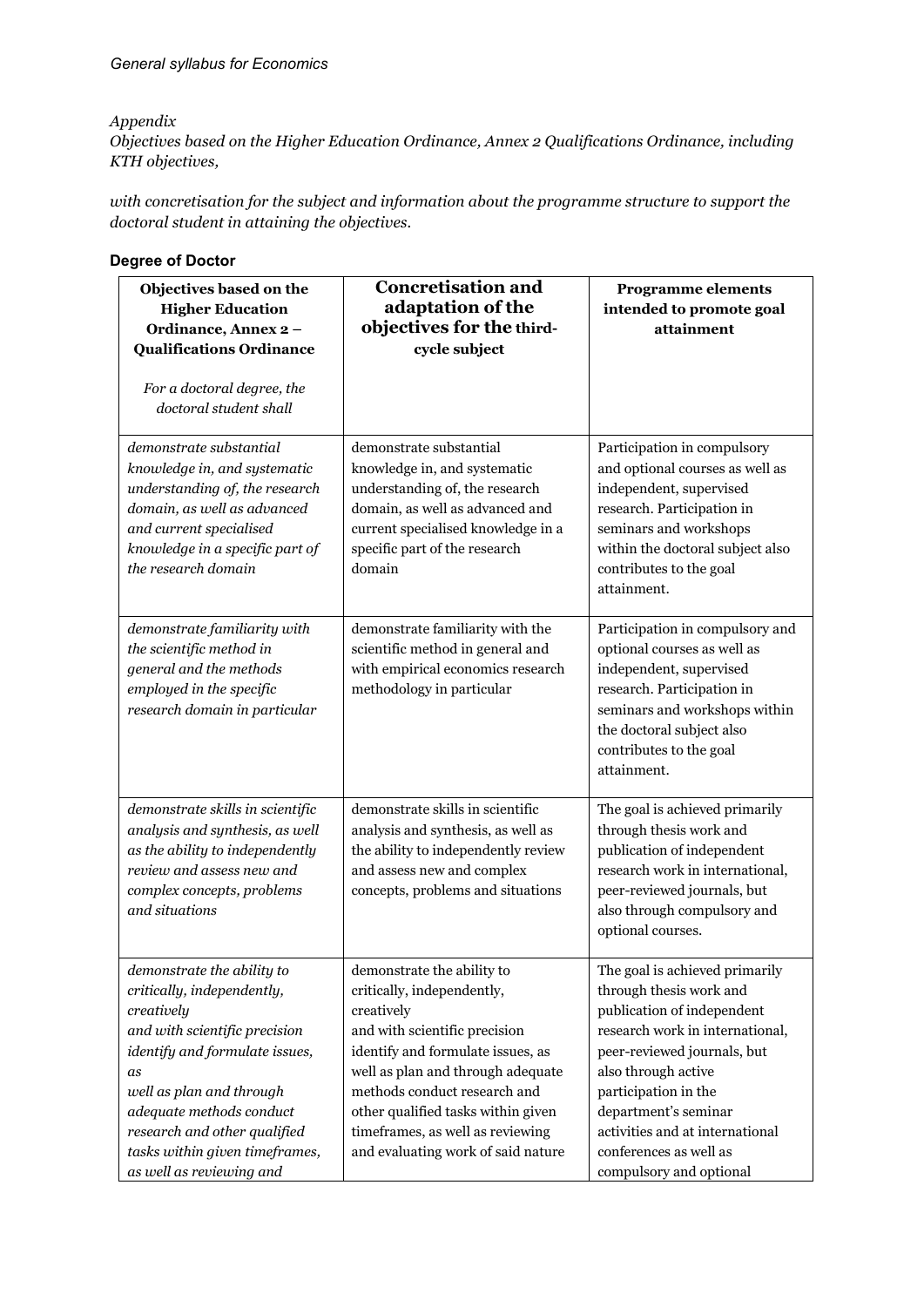| Objectives based on the<br><b>Higher Education</b><br>Ordinance, Annex 2-<br><b>Qualifications Ordinance</b><br>For a doctoral degree, the<br>doctoral student shall                                                                                  | <b>Concretisation and</b><br>adaptation of the<br>objectives for the third-<br>cycle subject                                                                                                                                            | <b>Programme elements</b><br>intended to promote goal<br>attainment                                                                                                                                                                                                                                                                                                                                               |
|-------------------------------------------------------------------------------------------------------------------------------------------------------------------------------------------------------------------------------------------------------|-----------------------------------------------------------------------------------------------------------------------------------------------------------------------------------------------------------------------------------------|-------------------------------------------------------------------------------------------------------------------------------------------------------------------------------------------------------------------------------------------------------------------------------------------------------------------------------------------------------------------------------------------------------------------|
| evaluating work of said<br>nature                                                                                                                                                                                                                     |                                                                                                                                                                                                                                         | courses within research<br>methodology.                                                                                                                                                                                                                                                                                                                                                                           |
| demonstrate the ability to<br>make significant contributions<br>to the development of<br>knowledge through their<br>thesis                                                                                                                            | demonstrate the ability to make<br>significant contributions to the<br>development of knowledge<br>through their thesis                                                                                                                 | A passing grade following a<br>public defence of the thesis.                                                                                                                                                                                                                                                                                                                                                      |
| demonstrate the ability to with<br>authority present and<br>$discuss\square$<br>research and research results<br>both in writing and verbally in<br>dialogue with the national and<br>international scientific<br>community and society in<br>general | demonstrate the ability to with<br>authority present and discuss□<br>research and research results both<br>in writing and verbally in dialogue<br>with the national and international<br>scientific community and society<br>in general | Mandatory successive seminar<br>treatment of the thesis work<br>and participation in<br>international conferences.                                                                                                                                                                                                                                                                                                |
| demonstrate the ability to<br>identify the needs for<br>additional knowledge                                                                                                                                                                          | demonstrate the ability to identify<br>the needs for additional<br>knowledge                                                                                                                                                            | Thesis work and optional<br>subject courses.                                                                                                                                                                                                                                                                                                                                                                      |
| demonstrate the capacity to<br>contribute to societal<br>$development\square$<br>and support others in their<br>learning, both in research and<br>education, as well as other<br>professional contexts                                                | demonstrate the capacity to<br>contribute to societal<br>$d$ evelopment $\Box$<br>and support others in their<br>learning, both in research and<br>education, as well as other<br>professional contexts                                 | Examined within the<br>framework of the thesis work<br>and the department's seminar<br>activities. In some cases, also<br>through optional courses in<br>teaching and learning in higher<br>education, and/or by<br>transferring knowledge to<br>stakeholders within, for<br>example, authorities and<br>companies and writing popular<br>science articles in relevant<br>national and international<br>journals. |
| demonstrate intellectual<br>independence and scientific<br>integrity, as well as the ability<br>to perform ethical research                                                                                                                           | demonstrate intellectual<br>independence and scientific<br>integrity, as well as the ability to<br>perform ethical research                                                                                                             | The ability to perform ethical<br>research assessments is<br>trained in the supervised thesis<br>work. Intellectual                                                                                                                                                                                                                                                                                               |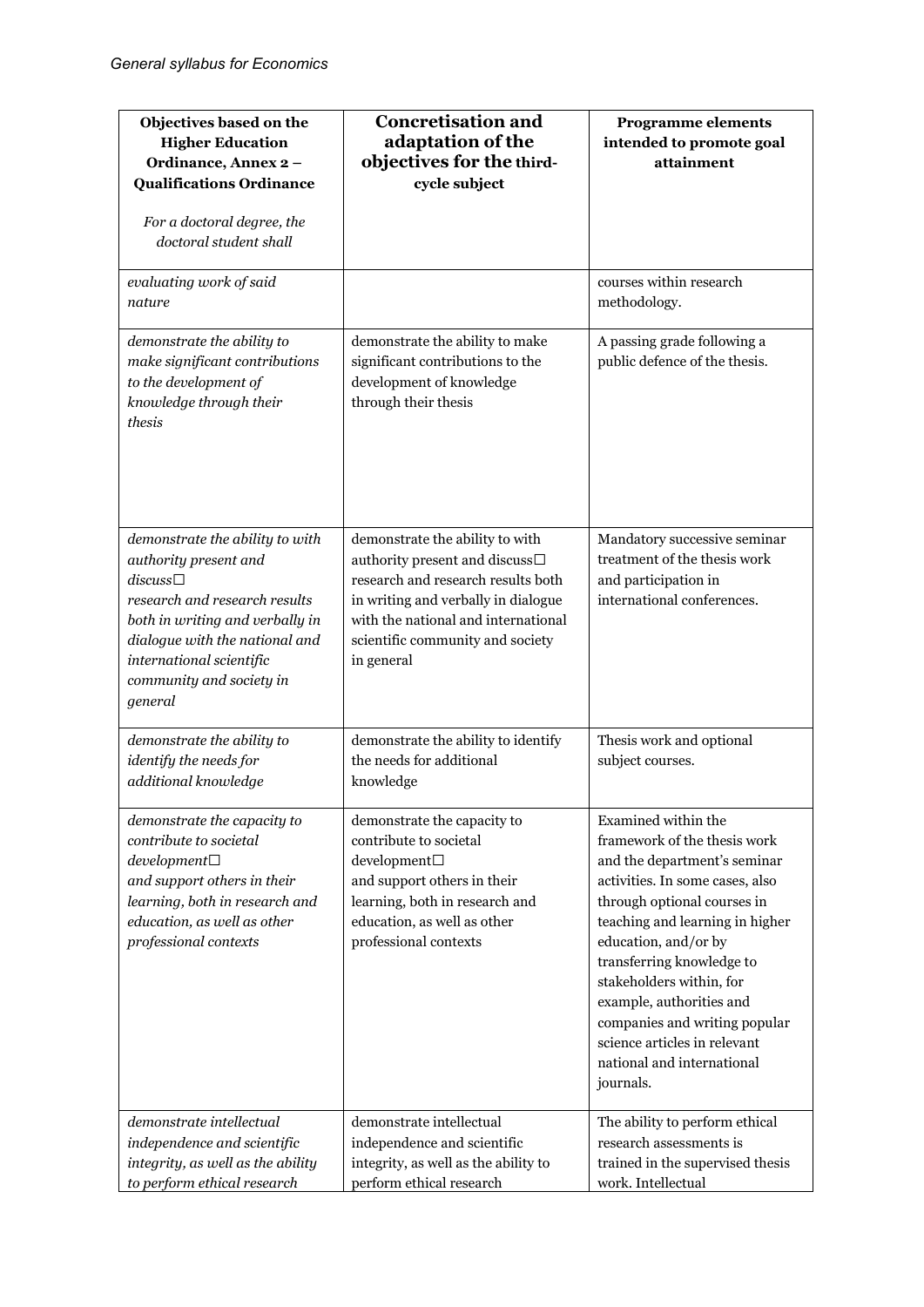| Objectives based on the<br><b>Higher Education</b><br>Ordinance, Annex 2-<br><b>Qualifications Ordinance</b><br>For a doctoral degree, the<br>doctoral student shall                                                                    | <b>Concretisation and</b><br>adaptation of the<br>objectives for the third-<br>cycle subject                                                                              | <b>Programme elements</b><br>intended to promote goal<br>attainment                                                                                                                                   |
|-----------------------------------------------------------------------------------------------------------------------------------------------------------------------------------------------------------------------------------------|---------------------------------------------------------------------------------------------------------------------------------------------------------------------------|-------------------------------------------------------------------------------------------------------------------------------------------------------------------------------------------------------|
| assessments                                                                                                                                                                                                                             | assessments                                                                                                                                                               | independence is trained and<br>tested in connection with<br>article publishing and during<br>the thesis work in general.<br>Optional courses also<br>contribute to goal attainment.                   |
| demonstrate in-depth insight<br>regarding the possibilities and<br>limitations of science and our<br>responsibility in its<br>application                                                                                               | demonstrate in-depth insight<br>regarding the possibilities and<br>limitations of social science and<br>the role of social science and the<br>doctoral student in society | Achieved through thesis work<br>and participation in the<br>department's seminar<br>activities. In most cases, also<br>by taking an optional course in<br>the philosophy of science.                  |
| (KTH's goal for environmental<br>and sustainable development)<br>demonstrate knowledge about<br>and the ability to make<br>environmental and ethical<br>assessments in order to<br>contribute to a sustainable<br>societal development. | demonstrate knowledge about and<br>the ability to make environmental<br>and ethical assessments in order<br>to contribute to a sustainable<br>societal development.       | Examined in the supervised<br>work through participation in<br>the department's seminar<br>activities and usually through<br>optional doctoral courses with<br>a focus on sustainable<br>development. |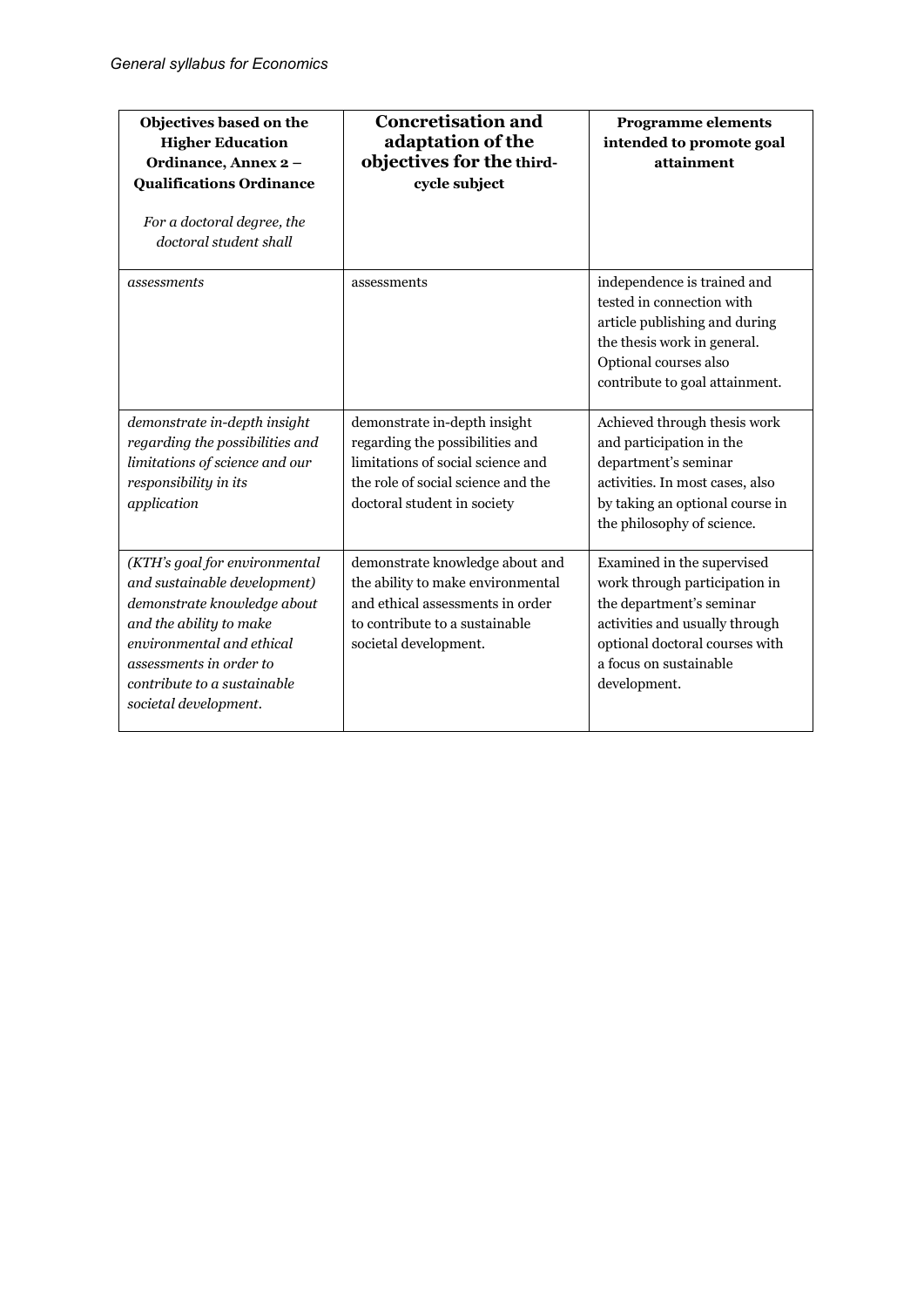## **Licentiate degree**

| Objectives based on the<br><b>Higher Education</b><br>Ordinance, Annex 2-<br><b>Qualifications Ordinance</b><br>For a licentiate degree, the<br>doctoral student shall                                                                                                                                                                                                                                           | <b>Concretisation and</b><br>adaptation of the<br>objectives for the third-<br>cycle subject                                                                                                                                                                                                                                                                                                               | <b>Programme elements</b><br>intended to promote goal<br>attainment                                                                                                                                                                                                                                                                                           |
|------------------------------------------------------------------------------------------------------------------------------------------------------------------------------------------------------------------------------------------------------------------------------------------------------------------------------------------------------------------------------------------------------------------|------------------------------------------------------------------------------------------------------------------------------------------------------------------------------------------------------------------------------------------------------------------------------------------------------------------------------------------------------------------------------------------------------------|---------------------------------------------------------------------------------------------------------------------------------------------------------------------------------------------------------------------------------------------------------------------------------------------------------------------------------------------------------------|
| demonstrate knowledge and<br>understanding in the research<br>domain, including current<br>specialist knowledge in<br>scientific methodology in<br>general and in the specific<br>research domain in $\square$<br>particular                                                                                                                                                                                     | demonstrate knowledge and<br>understanding in the research<br>domain, including current<br>specialist knowledge in scientific<br>methodology in general and in<br>the specific research domain $\mathrm{in}\square$<br>particular                                                                                                                                                                          | Participation in compulsory and<br>optional courses as well as<br>independent, supervised<br>research. Participation in<br>seminars and workshops within<br>the doctoral subject also<br>contributes to the goal<br>attainment.                                                                                                                               |
| demonstrate the ability to<br>critically, independently,<br>creatively<br>and with scientific precision<br>identify and formulate<br>problems,<br>to plan and use adequate<br>methods to conduct specified<br>research and other qualified<br>tasks within given timeframes<br>in order to help contribute to<br>the development of knowledge,<br>as well as reviewing and<br>evaluating work of said<br>nature. | demonstrate the ability to<br>critically, independently,<br>creatively<br>and with scientific precision<br>identify and formulate problems,<br>to plan and use adequate<br>methods to conduct specified<br>research and other qualified<br>tasks within given timeframes in<br>order to help contribute to the<br>development of knowledge, as<br>well as reviewing and evaluating<br>work of said nature. | The goal is achieved primarily<br>through thesis work and<br>publication of independent<br>research work in international,<br>peer-reviewed journals, but also<br>through active participation in the<br>department's seminar activities<br>and at international conferences<br>as well as compulsory and<br>optional courses within research<br>methodology. |
| demonstrate the ability to<br>clearly present and discuss<br>research and research results<br>both in speech and in writing<br>in dialogue with the national<br>and international scientific<br>community and society in<br>general                                                                                                                                                                              | demonstrate the ability to clearly<br>present and discuss research and<br>research results both in speech<br>and in writing in dialogue with<br>the national and international<br>scientific community and society<br>in general                                                                                                                                                                           | Mandatory successive seminar<br>treatment of the thesis work<br>and participation in<br>international conferences.                                                                                                                                                                                                                                            |
| demonstrate the skills<br>necessary for independent<br>participation in research and<br>development efforts and to<br>work independently in other<br>qualified operations                                                                                                                                                                                                                                        | demonstrate the skills necessary<br>for independent participation in<br>research and development efforts<br>and to work independently in<br>other qualified operations                                                                                                                                                                                                                                     | The goal is achieved primarily<br>through thesis work and<br>publication of independent<br>research work in international,<br>peer-reviewed journals, but also<br>through compulsory and<br>optional courses.                                                                                                                                                 |
| demonstrate the ability to<br>perform ethical research                                                                                                                                                                                                                                                                                                                                                           | demonstrate the ability to<br>perform ethical research                                                                                                                                                                                                                                                                                                                                                     | The ability to perform ethical<br>research assessments is trained                                                                                                                                                                                                                                                                                             |